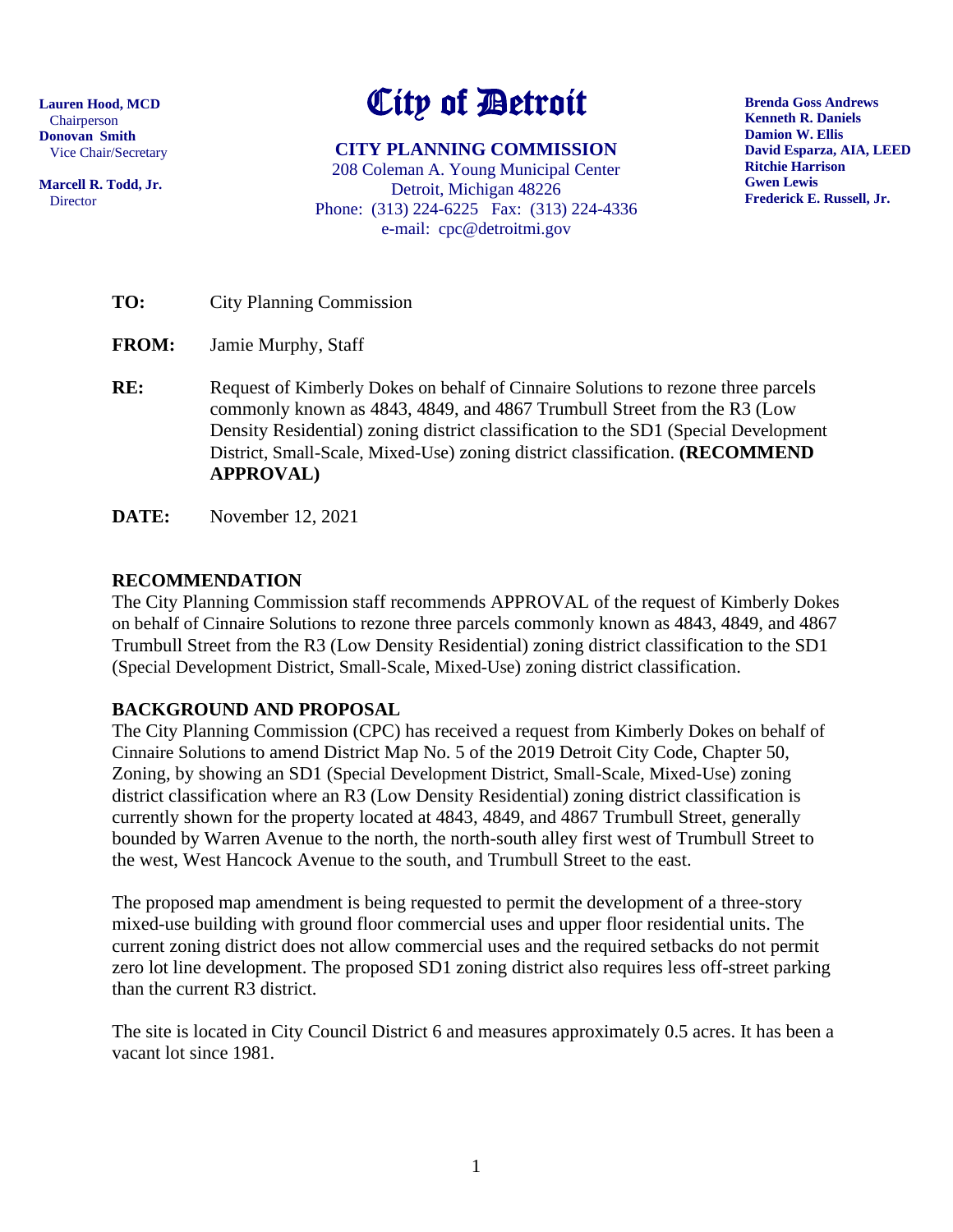

*Current Zoning map with proposed rezoning hatched*

## **PUBLIC HEARING RESULTS**

On October 21, 2021, the City Planning Commission held a public hearing on this rezoning request. At the hearing, four members of the public spoke—two in support, one in opposition and one with general comments. Seven letters of support and one letter of opposition were also received, and are included as an attachment to this report. Some of the reasons for support of the rezoning were:

- Increasing walkability of the neighborhood by adding commercial space and residential density
- New development on a long-vacant lot that is a gateway for the neighborhood
- Effective community engagement conducted by Woodbridge Neighborhood Development and Cinnaire Solutions
- Adding to the diversity of housing options in the neighborhood—the units in this building will be accessible by elevator while most existing housing in the neighborhood is accessed by stairs
- Increasing affordable housing in the neighborhood—20 of the 26 units are proposed to be affordable
- Wayne State supports the proposal and pledged continued support of Woodbridge Neighborhood Development's efforts to expanding parking options

Opposition to the rezoning was based on the lack of parking availability as the neighborhood is densely developed with most structures containing multiple units.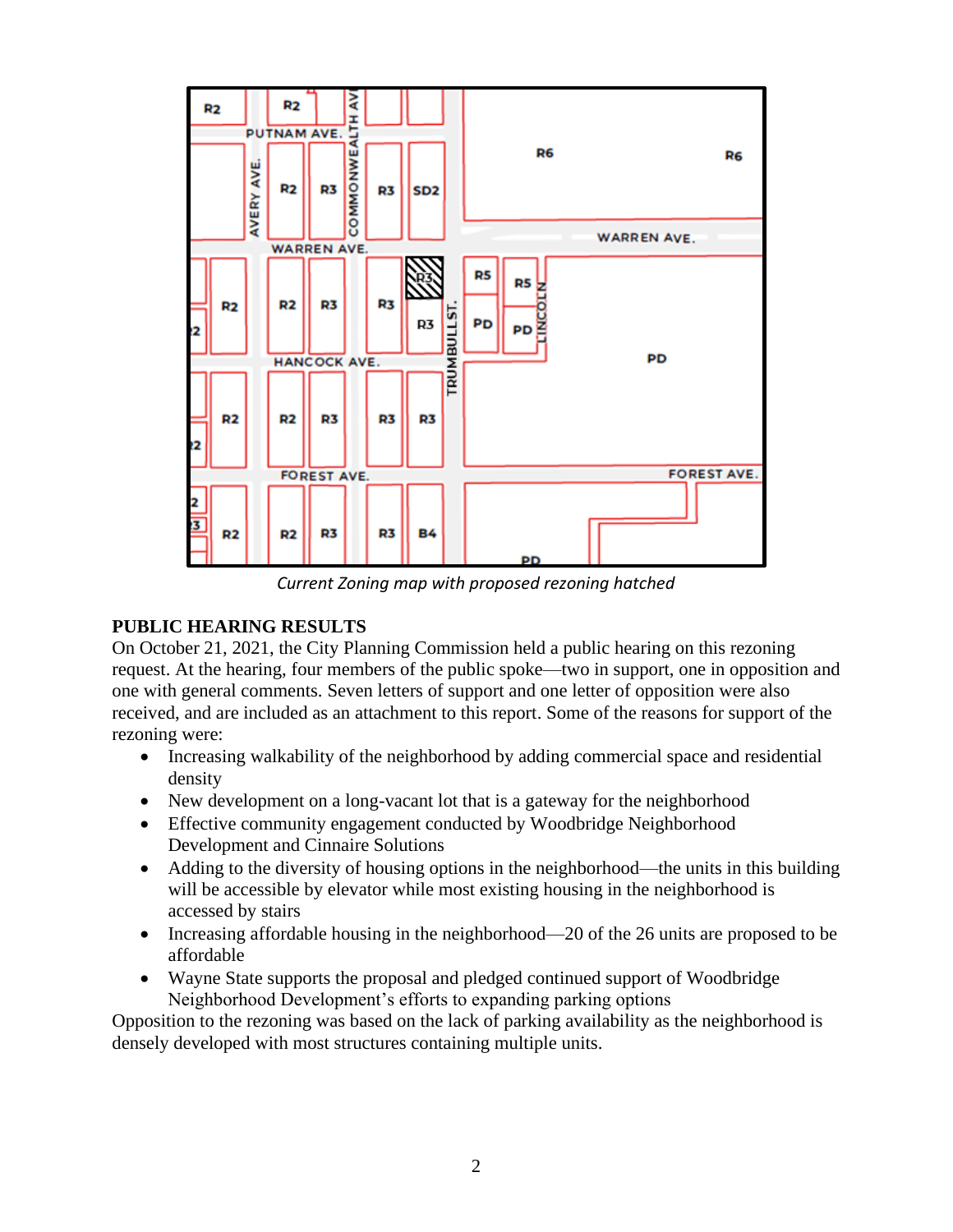

*Aerial view of proposed rezoning*

## **STAFF ANALYSIS**

## *Surrounding Zoning and Land Use*

The zoning classification and land uses surrounding the subject area are as follows:

| North: | $SD2$ (Special Development, Mixed-Use) – Gas Station               |
|--------|--------------------------------------------------------------------|
| East:  | R5 (Medium Density Residential) – Citadel of Faith Covenant Church |
| South: | $R3$ (Low Density Residential) – Single- and two-family dwellings  |
| West:  | $R3$ (Low Density Residential) – Two-family dwellings              |

## *Zoning Ordinance Approval Criteria*

Section 50-3-70 of the Detroit Zoning Ordinance lists eight approval criteria on which zoning map amendments must be based. Following are the relevant criteria with CPC staff's analysis in italics:

- The suitability of the subject property for the existing zoning classification and proposed zoning classification. *The location of this proposal at the intersection of two major streets (as designated in the Master Plan) makes it a good candidate for more intense zoning as there is already more activity there than in the heart of the neighborhood. The corner also functions as a gateway to the neighborhood which would make a taller building with commercial uses more appropriate.*